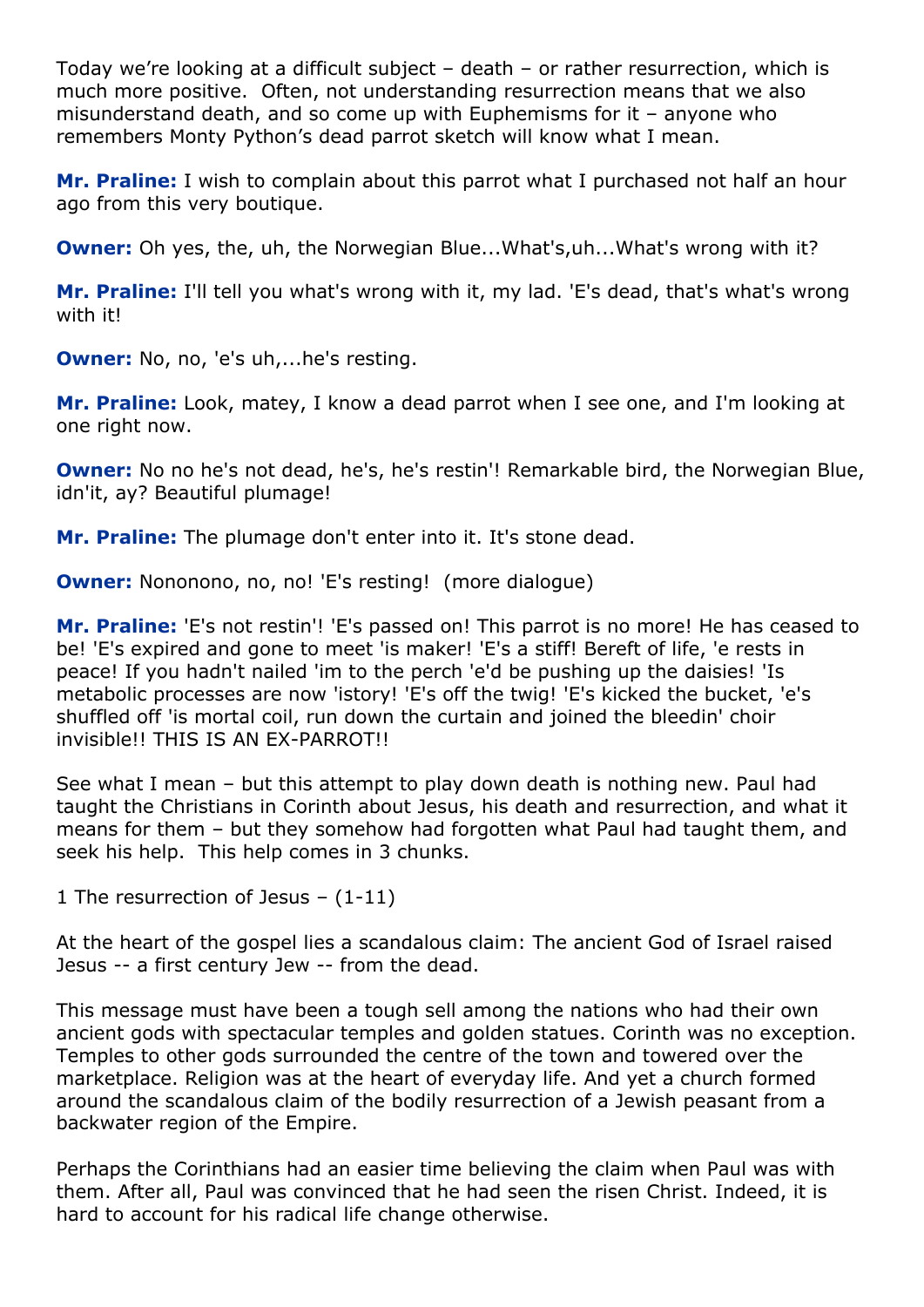Could God raise the dead? We state as such every week in our creed, but do we believe it, and if we do, does it make a difference to our lives as it did to Paul's? Couldn't we just follow Jesus's teaching without talking about resurrection?

No, says Paul - For Paul, there is no good news – the gospel is worthless - unless God has raised Jesus from the dead. If God has not raised Jesus, if God has not claimed victory over death, then the gospel is a sham.

So In 1 Corinthians 15, Paul addresses the Corinthians' concerns over resurrection. He spends more time on this topic than any other topic in the letter. Given the importance of this belief to the heart of the gospel it is not hard to see why it is critical for the apostle to remind the church of the gospel that they had believed.

The text begins with a reminder of the message that Paul has passed on to them -- a message that he did not invent but received from God.

How would you sum up the Christian gospel in less than 20 words?

That's what Paul does In 1 Corinthians 15:3-4. Christ has died for our sins. He was buried and raised on third day.

There are some noteworthy emphases in Paul's retelling. He notes that the life and death of Christ were related to scripture; in fact, he makes this claim twice. Second, he emphasizes post resurrection appearances -- a point that is less surprising since he is going to reiterate that the resurrection did occur.

Why might he emphasize Old Testament scripture? The church in Corinth, though it appears to have a few Jewish believers, like Crispus, for instance, is a church mainly composed of Gentiles – just like us. There is no guarantee that the non-Jews know scripture well or even consider it authoritative.

Paul would have instructed them in scripture while he was with them. The references here though remind the Corinthians that this God is not an upstart God. The God who raised Jesus has been active a long time. This is the work of an ancient God. And this God is faithful and trustworthy (1 Corinthians 1:9; 10:13).

The resurrection appearances also lend credibility to the story. Peter – called here by a name that reflects the name that Jesus himself gave to him – Cephas – Rock and the twelve would be considered authoritative. It seems that the church has at least heard of Cephas, given Paul's recounting of possible divisions in the beginning of the letter (1:12). If twelve apostles are not enough, Paul cites a resurrection appearance to more than five hundred people -- some of whom were still alive at the time of his writing. Then he cites James and all the apostles. Clearly, he is using the designation of "apostle" as inclusive of more than the twelve, since he himself is among them.

Paul does not deserve to be among them -- at least he does not think so. The language that he uses to describe himself gets lost in translation. Our English translations often say something to the effect of an untimely birth: "Last of all, as to one untimely born, he appeared also to me" (verse 8). This makes it sound like he was just born at the wrong time -- as though he was born too late to be among the twelve. But this is a misinterpretation.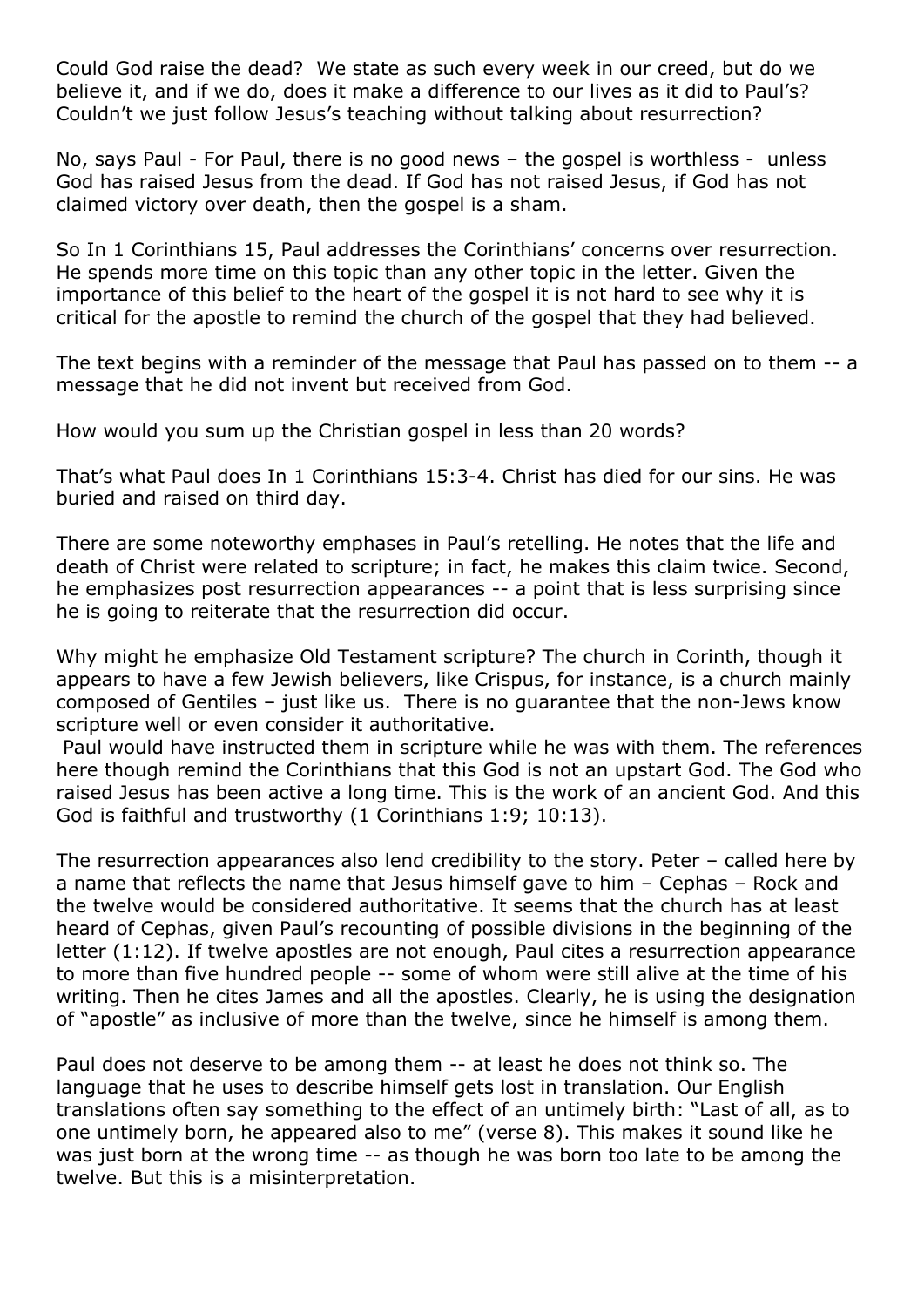The word that Paul uses to describe himself is a premature birth -- a birth that usually results in death. It is the epitome of weakness. In a world where only fifty percent of full-term births reached the age of ten, the premature baby had little to no chance of survival. This is the same term used to describe a stillbirth. In other words *the resurrection of Jesus Christ is not the only resurrection story in this passage.*

Paul so firmly believes the resurrection because he was as good as dead when Christ appeared to him. He was killing the church of God. He was doing everything in his power to end the Jesus movement. He was a murderer and a persecutor and completely unworthy of God's grace. And God chose him anyway.

Whenever Paul recounts his pre-conversion life, he notes his time as a persecutor of the church (see Philippians 3:4-6; Galatians 1:13, 23; see also 1 Timothy 1:13). He remains overwhelmed by God's grace that God could forgive him for such atrocities. And he returns that gratitude in service to God. He notes how hard he labours for this gospel. He was the least likely candidate for God to choose. If God can do something good through Paul the murderer, surely that God has the power to work wonders in the lives of others. In the lives of you and me, if we would but reflect. The fact that the Corinthians have believed the scandal of the resurrection demonstrates that they too have been touched by God's grace.

(John Brown's body…)

2. the resurrection of the body (12-20)

Now, Paul turns to the nature of the resurrection – it might be just about acceptable to believe in a spiritual resurrection – but Paul clearly makes the case that Jesus was a bodily resurrection.

It does not matter to him how scandalous it sounds. The scandal is part of the good news. Nonetheless, some of the Corinthians must have winced at the idea of a God who raised corpses.

Why would God want these bodies? Why can we not just believe that God is powerful and follow Jesus's teaching to love one another? Do we really need to believe that God raised Jesus from the dead? Do we really need to live in hope of Christ's return?

Paul does not budge. If there is no resurrection, there is no hope. If there is no resurrection, then everything we thought we knew about God is a lie. If there is no resurrection, then all we have is this life. And the so-called gospel is not really "good news" at all.

The text does not specify how Paul discovered that the Corinthians were doubting the resurrection, but the apostle does not sugar-coat his response. The word that Paul uses to describe what is being resurrected is *nekros*, a corpse. He does not say that the person's spirit is resurrected, or that the soul will go on and be with Jesus. He does not talk about loved ones looking down from heaven or floating around. The focus is fairly and squarely on corpses.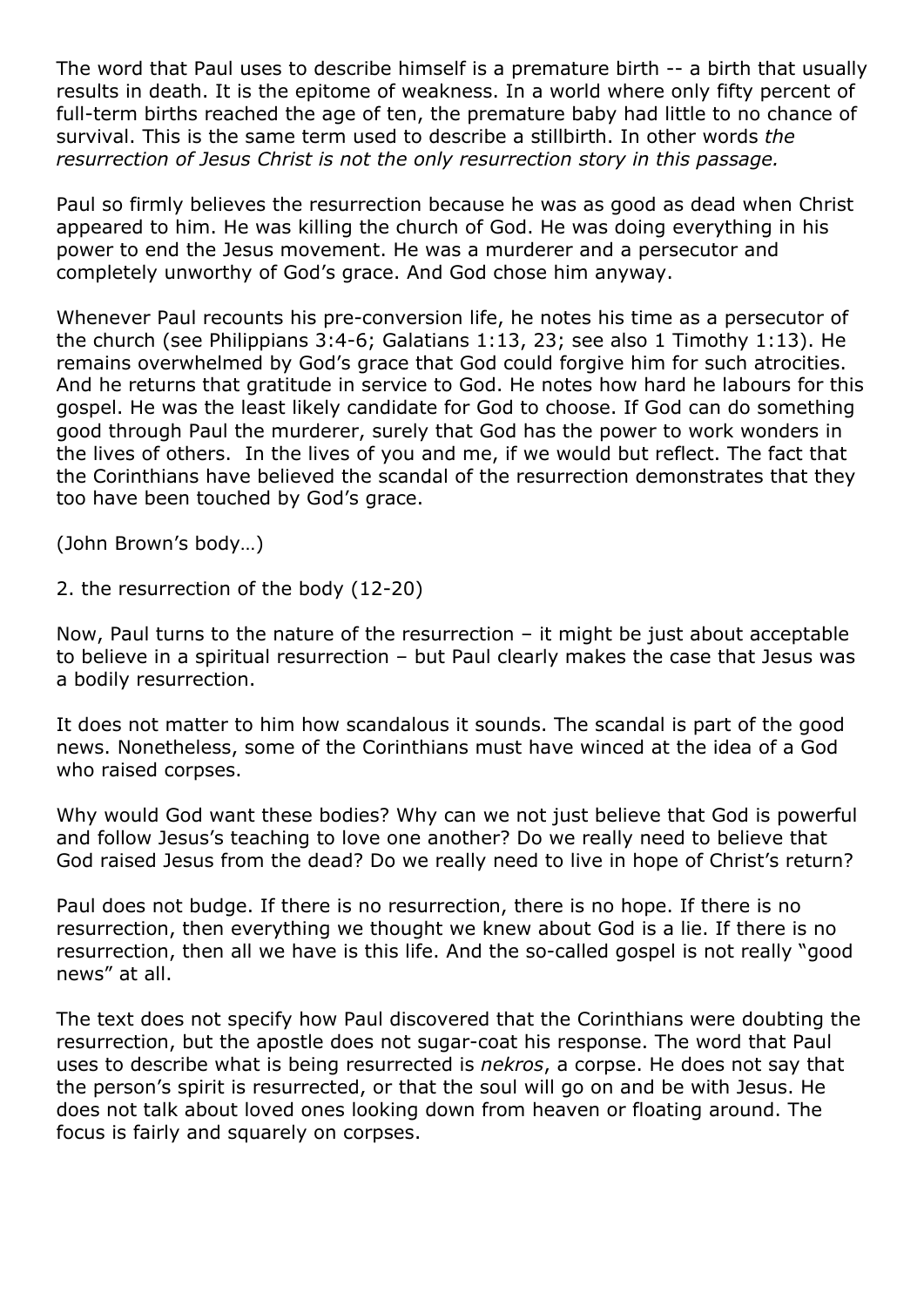The emphasis in this whole chapter of the letter is on a bodily resurrection. This is a God who cares about the physical stuff of the body. Though the text does not specify what the Corinthians' concerns are, their main objection to the resurrection appeared to centre around the body since that is the focus of Paul's argument.

There are many reasons why a first century audience might not find belief in a bodily resurrection appealing. Even in Greek culture, that celebrated the body in its art, there were still strands of philosophical thought that vilified the body and cautioned against giving into its desires. The body, after all, was corrupt, physical matter. According to Plutarch, death was simply the release of the soul from the body. Marcus Aurelius taught that at death the body goes to the earth and the soul to the atmosphere.<sup>1</sup>The separation of the soul from the fleshly matter of the body was a widespread belief.

I spent last Thursday in Rochester Cathedral – it's a wonderful place, and every time I go I spot something new. Just to the right of the main altar, there's a door – it used to lead to the chapter house of the old abbey attached to the cathedral, in honour of the 14<sup>th</sup> century bishop who built it- and around the door there are stone figures, of Jesus, and saints of old, and at the top is a very small figure – it represents Hamo ascending to heaven – it's a strange image, but sums up what Paul states here – our soul is found in bodily form!

If the soul, which was considered pure and heavenly or celestial in substance, longed to escape the corrupt body, why would this God raise corpses? This must have seemed counterintuitive to Corinthians who had thought of themselves as educated, sophisticated, and wise. Why couldn't they place their hope in their souls going to be with the Lord?

Paul does not invent hope in the resurrection. Strands of Jewish thought hoped for resurrection. Paul was trained as a Pharisee and, according to the author of Acts, used the belief of resurrection to cause an uproar among the Jewish leaders who were considering his case (Acts 23:6-10). It was not hard to cause a disturbance over resurrection since the Sadducees, who were present at his trial, did not believe in the resurrection. Yet, like the Pharisees, many Jews maintained hope in resurrection.

Paul's experience of seeing the resurrected Christ (1 Corinthians 15:8-11) changed his perspective on when and how God was renewing God's creation. Paul's hope for resurrection was no longer a distant future dream. God's life-giving power had invaded the cosmos and conquered death by resurrecting Jesus. This is why resurrection is important - With this act, God declared certain victory over death, not just Jesus death, but my death and your death.

Paul does not care that the hope of a bodily resurrection might be repulsive. Christ's resurrection is non-negotiable. It has to be for Paul's gospel to work. At the heart of this good news is the resurrection of Jesus. If God did not actually raise Jesus from the dead, then God is not stronger than death.

Death, for Paul, is not a neutral force. Death is an enemy (1 Corinthians 15:26). It is an anti-God power that must be destroyed if creation is to experience abundant life (1 Corinthians 15:24-28). Don't we feel that too. Quite often nowadays people try to water down the power of death – at funerals we say ' he had a good life' 'it's a celebration' - No, death is awful, terrible, not to be underestimated as an enemy, an